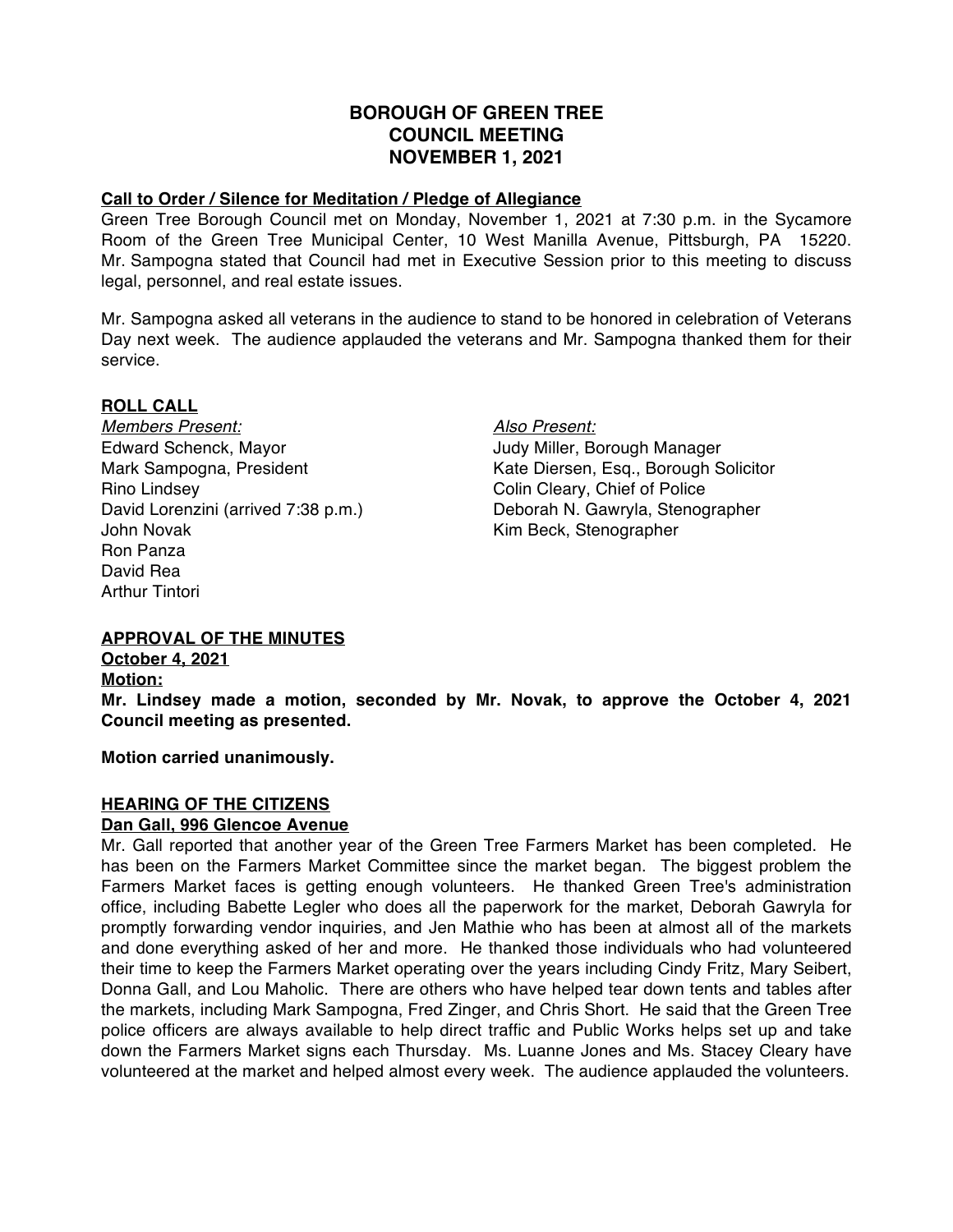Mr. Panza asked if there should be a meeting in the next few months with the Farmers Market Committee to see if there are any new needs or changes that need to be addressed. Mr. Gall replied that the Farmers Market is working just fine except for the need for additional volunteers.

# **MAYOR'S REPORT - Mayor Schenck**

- **A.** Mayor Schenck thanked Mr. Gall for providing a report on the Farmers Market, which is a great event for the community.
- **B.** Mayor Schenck reported the Borough Engineer, Mr. Lou Casadei, retired last week. He thanked him for his 21 years of service to the borough. Mr. Casadei has done an excellent job as the borough's in-house engineer and will be hard to replace. The borough is working on obtaining engineering services.
- **C.** Mayor Schenck thanked the Green Tree Woman's Civic Club for providing Meet the Candidates Night. He noted that tomorrow was Election Day and he hoped for a good turnout.
- **D.** Mayor Schenck said he had attended Trunk or Treat at Aiken School last week, which is a new event for the school. There were over 100 children in attendance with the owners of many decorated car trunks handing out treats.
- **E.** Mayor Schenck said he had met with the Keystone Oaks superintendent as part of a meeting of borough mayors and police chiefs from the school district region, including Mt. Lebanon where the high school is located. Both Mayor Schenck and Chief Cleary attended the meeting and the superintendent informed those in attendance what has been happening within the school district. It provides a good relationship between the school district and the communities. This was the first such meeting since the pandemic began.
- **F.** The library held a pumpkin-decorating contest. There were 25 entries and Mayor Schenck was one of the judges for the contest. There were a number of very original pumpkins.
- **G.** The Green Tree Police Department is sponsoring a Christmas Card Contest at the local elementary schools. Mayor Schenck said that he and Council members would be judging the entries. Officer Bacci is spearheading the contest.
- **H.** Mayor Schenck thanked Mr. Lindsey for providing the Mayor's report at the last Council meeting when the Mayor was in California visiting his daughter.

# **PRESIDENT'S REPORT - Mr. Sampogna**

- **A.** Mr. Sampogna said he had attended a recent Three Rivers Wet Weather meeting. The municipal consent orders were discussed with a focus on municipalities that have separate sewer system. The various options and timelines were presented.
- **B.** The Congress of Neighboring Communities (CONNECT) Climate Action Plan Subcommittee was held on October 18th. Discussion centered on how to obtain and maintain usable climate data for each municipality. A number of speakers were present and reported that plans are underway to investigate further collaboration with an organization called Communitopia and the Green Building Alliance.
- **C.** Mr. Sampogna said he met with the ALCOSAN Advisory Committee. Director of Engineering, Ms. Kim Kennedy spoke about the study that is required for the ALCOSAN tunnel system expansion project. The impacted communities must pass a resolution in support of the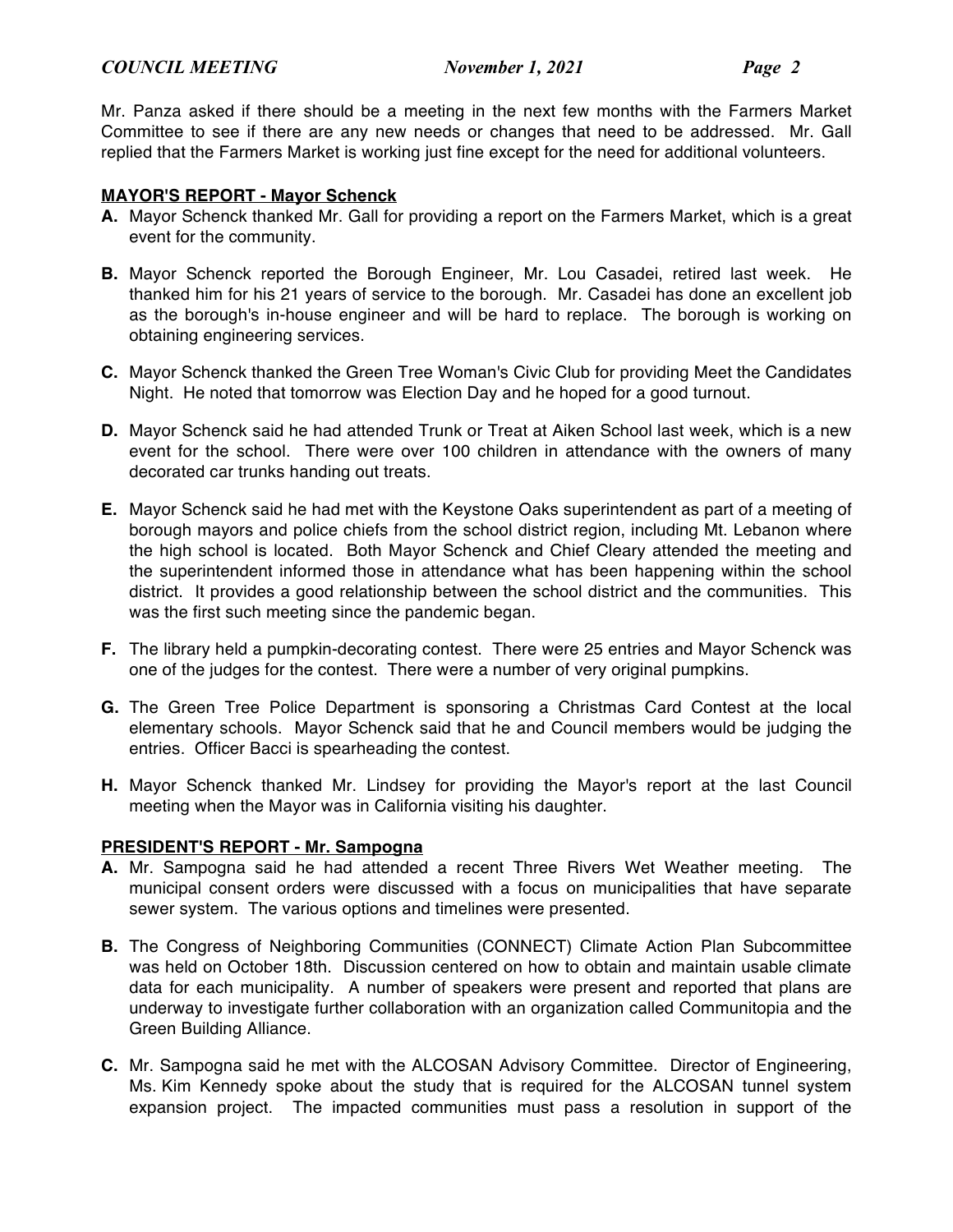modifications in order to move the projects to the construction phase. Mr. Sampogna noted that Green Tree is not one of the communities that need to pass such a resolution. The final design on the tunnels is yet to come and there will be an opportunity to provide comments on the tunnels.

# **REPORT OF BOROUGH COUNCIL COMMITTEES**

# **A. STREETS & PUBLIC HEALTH - Mr. Novak**

**1. Resolution #1289**

**Authorizing the proper Char-West COG executive to seek Community Development Block Grant on behalf of Green Tree Borough for ADA sidewalk ramps in the amount of \$65,000.**

**Motion:**

**Mr. Novak made a motion, seconded by Mr. Lindsey, to adopt Resolution #1289 authorizing the Char-West COG executive to seek Community Development Block Grant (CDBG) funding on behalf of Green Tree Borough for ADA sidewalk ramps in the amount of \$65,000.**

**Motion carried unanimously.**

### **2. Resolution #1290**

**Authorizing the filing of an application for PennDOT multimodal grant for sidewalk replacement along Greentree Road in the amount of \$521,500.**

**Motion:**

**Mr. Novak made a motion, seconded by Mr. Lorenzini, to adopt Resolution #1290 authoring submission of a grant application through the PennDOT Multimodal Transportation Fund from the Commonwealth Financing Authority to be used for sidewalk replacement along Greentree Road.**

# **Motion carried unanimously.**

**3.** Mr. Novak reported that the borough would be unable to complete any paving projects in 2021 because of work required by the gas company on one of the streets scheduled for repaving. By the time the gas company work is completed it will be too cold to pave roads. The paving contractor has agreed to postpone the paving of the streets scheduled for 2021 until the spring of 2022. Mr. Sampogna noted that the two streets scheduled for repaving in 2021 were School Street and McKenna Avenue.

# **B. PUBLIC PROPERTY & EQUIPMENT - Mr. Rea**

# **1. Ordinance #1850**

**Repealing Article 1 of the Chapter 90, Records, Public as a borough ordinance to provide requirements for public access to borough records.**

Mr. Rea stated that the Commonwealth has a right-to-know law that supersedes the borough's right-to-know ordinance, such as electronic requests for public records. By repealing the borough's right-to-know ordinance, the borough will then be following the state's right-to-know law.

# **Motion:**

**Mr. Rea made a motion, seconded by Mr. Novak, to pass Ordinance #1850, repealing Article 1 of Chapter 90 of the Borough's Code of Ordinances in its entirety.**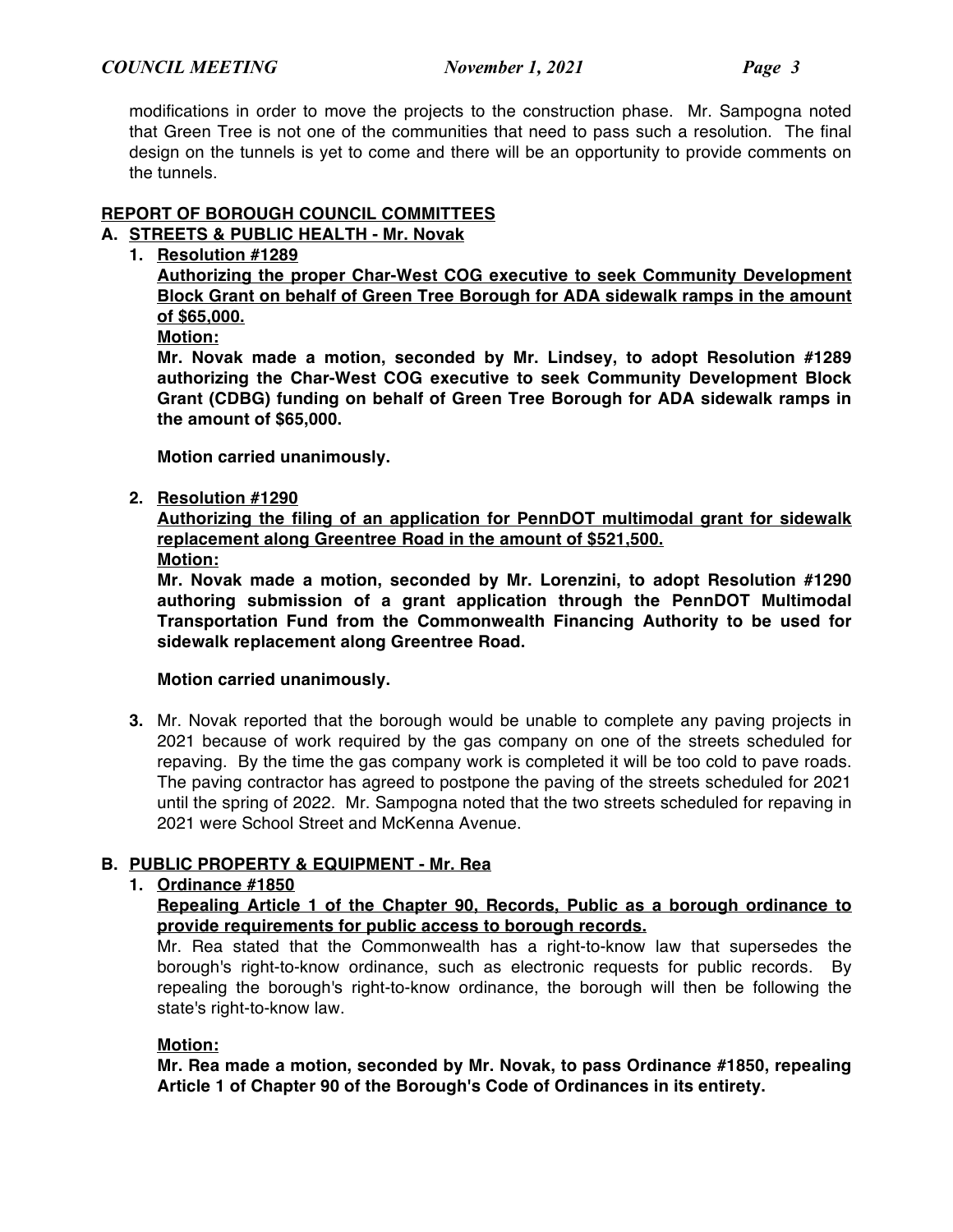| <b>Roll Call Vote</b> |     |
|-----------------------|-----|
| Mr. Rea               | Yes |
| Mr. Lindsey           | Yes |
| Mr. Novak             | Yes |
| Mr. Panza             | Yes |
| Mr. Tintori           | Yes |
| Mr. Lorenzini         | Yes |
| Mr. Sampogna          | Yes |
|                       |     |

**Motion carried unanimously.**

### **2. Appoint Borough Manager as the designated Open Records Officer Motion:**

**Mr. Rea made a motion, seconded by Mr. Novak, to appoint the Borough Manager as the designated Open Records Officer for the Borough of Green Tree.**

### **Motion carried unanimously.**

- **3.** Mr. Rea reported that the contractor working on the drainage issue at Hemlock II ball field has dumped several additional tons of dirt on the field and it appears to be fixing the problem.
- **4.** Mr. Rea said there was a scheduled Sheriff's Sale in the borough today for a property owned by resident who has lived in the borough for 42 years who has a mental disability. There were rumors that the borough initiated the Sheriff's Sale, which are untrue. It was the school district that initiated the Sheriff's Sale.

# **C. FINANCE - Mr. Tintori**

**1. Motion:**

**Mr. Tintori made a motion, seconded by Mr. Lindsey, to ratify the actions of the Borough Manager in paying the October 2021 invoices from the General Fund totaling \$1,345,240.51, Farmers Market totaling \$879.00, Payroll Account totaling \$199,500.21, and Educational Service Agency totaling \$4,932.85.**

**Motion carried unanimously.**

**2. Motion:**

**Mr. Tintori made a motion, seconded by Mr. Lindsey, to approve payment of the November 2021 invoices from the General Fund totaling \$644,616.14, Sanitary Sewer Maintenance Fund totaling \$283.55, and Capital Projects totaling \$4,670.00. The General Fund payment includes an ALCOSAN payment of \$430,329.26.**

**Motion carried unanimously.**

**3. Ordinance #1851**

**Authorizing execution of a Cable Franchise Agreement between the Borough and Comcast Cable Communications Management, LLC**

**Motion:**

**Mr. Tintori made a motion, seconded by Mr. Novak, to authorize the execution of a Cable Franchise Agreement between the Borough of Green Tree and Comcast Cable Communications Management, LLC.**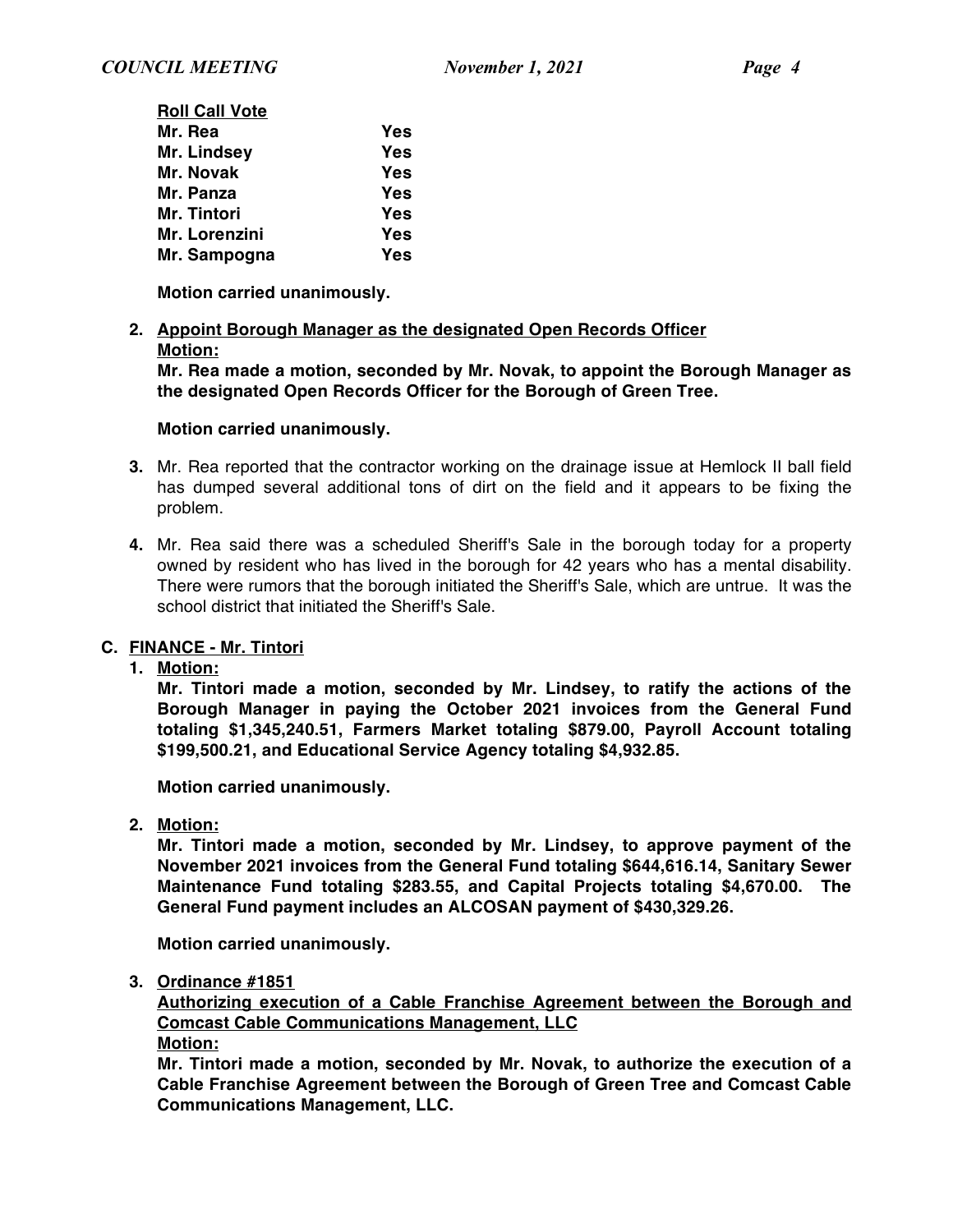| <b>Roll Call Vote</b> |     |
|-----------------------|-----|
| <b>Mr. Tintori</b>    | Yes |
| Mr. Lorenzini         | Yes |
| Mr. Panza             | Yes |
| Mr. Lindsey           | Yes |
| Mr. Rea               | Yes |
| Mr. Novak             | Yes |
| Mr. Sampogna          | Yes |

**Motion carried unanimously.**

### **4. Resolution #1291**

**Approving that the acquisition and subsequent disposition of a vacant property in accordance with the Allegheny County Vacant Property Recovery Program. Motion:**

**Mr. Tintori made a motion, seconded by Mr. Novak, to approve the acquisition and subsequent disposition of a vacant property, known as Lot & Block #0067-R-00325- 0000-00, would be in accordance with the Allegheny County Vacant Property Recovery Program.**

Mr. Sampogna said the Vacant Property Recovery Program allows a neighboring property owner to acquire a vacant property and that is what has happened in this instance. Someone in the borough has applied to the Vacant Property Recovery Program to acquire an adjacent property. The County requires that the municipality in which the property resides must approve the property transfer. It will wipe out delinquent taxes on that property and the new owner will be responsible for the property in the future.

Mr. Lorenzini said that this has been a project that he has worked on with both Ms. Miller and the previous Borough Manager and he was pleased that this vacant property request was finally being completed.

# **Motion carried unanimously.**

#### **5. Resolution #1292**

**Allocating the distribution of State Aid Funds to the Non-Uniformed Employees Money Purchase Plan and Green Tree Borough Police Pension Fund. Motion:**

**Mr. Tintori made a motion, seconded by Mr. Lindsey, to adopt Resolution #1292, allocating the distribution of State Aid Funds to the Non-Uniformed Employees Money Purchase Plan and Green Tree Borough Police Pension Fund.**

Mr. Sampogna said that the State provides money each year to be placed towards pension funds and passage of this resolution allows the funds to be placed in the proper pension plans.

#### **Motion carried unanimously.**

# **6. Resolution #1293**

# **Setting the contributions by the Participants of the Borough of Green Tree Police Pension Plan**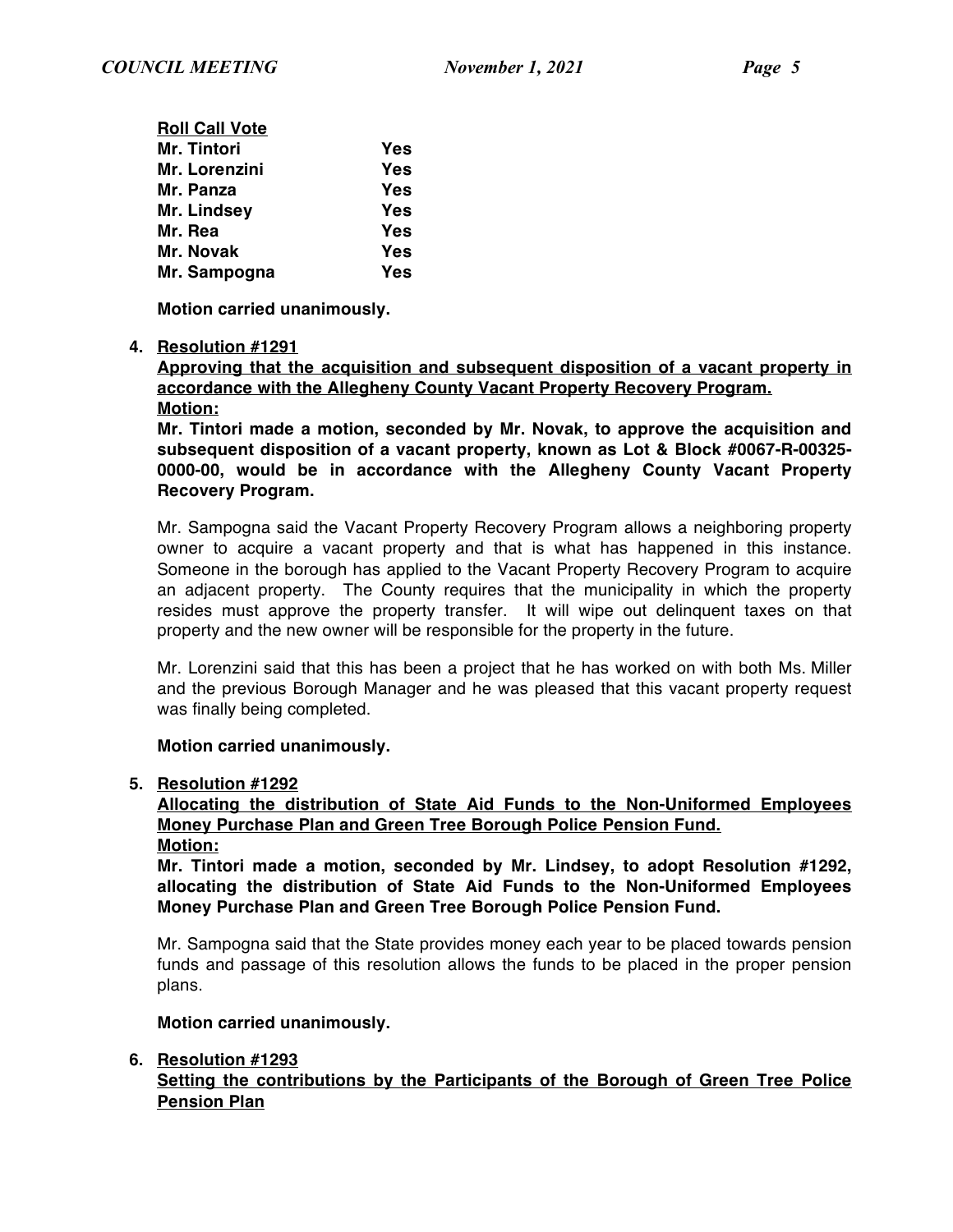#### **Motion:**

**Mr. Tintori made a motion, seconded by Mr. Lindsey, to adopt Resolution #1293 setting the contributions by the Participants of the Borough of Green Tree Police Pension Plan.**

**Motion carried unanimously.**

#### **D. RECREATION & COMMUNITY AFFAIRS - Mr. Panza**

- **1.** Mr. Panza said there will be a Public Meeting on November 10th for input on the new Comprehensive Plan. He urged interested residents to attend the meeting and provide input on ideas regarding the direction of the borough over the next ten years.
- **2.** Mr. Panza reminded residents that tomorrow is Election Day. Polls open at 7:00 a.m. and are open until 8:00 p.m.

#### **E. PLANNING & ZONING - Mr. Lorenzini**

#### **1. Resolution #1294**

**Designating the Borough's Municipal Code Official under and pursuant to Section 144.4 of the Codified Ordinances of the Borough of Green Tree.**

#### **Motion:**

**Mr. Lorenzini made a motion, seconded by Mr. Novak, to adopt Resolution #1294 designating the Borough's Municipal Code Official under and pursuant to Section 144.4 of the Codified Ordinances of the Borough of Green Tree.**

Mr. Lorenzini said that with Mr. Louis Casadei's retirement, this resolution would change the designation from Mr. Casadei to the borough's Code Enforcement Officer.

#### **Motion carried unanimously.**

#### **2. General Report**

- (a) Mr. Lorenzini recommended that all interested residents make an effort to attend the Public Meeting on November 10th to provide ideas and input for the Comprehensive Plan. Planning Commission has been working on updating the Comprehensive Plan and an online survey asking for input is also available.
- (b) Planning Commission met with Borough Solicitor Ms. Kate Diersen regarding her recommendations for changes to the current Zoning Code and its Use Table. Planning Commission is reviewing those recommendations and when they are completed the changes will be sent to Council for review and approval.
- (c) Planning Commission is reviewing a proposed ordinance for portable storage containers on residential properties and when it is completed it will be forwarded to Council for approval.
- (d) Mr. Lorenzini reported that long-time Planning Commission member Ms. Rebecca Chembars has resigned. She has been splitting her time between Green Tree and Utah and was able to continue to serve during the Zoom meetings. Since the meetings are now in-person and she is currently in Utah, she has stepped down. He said there are openings on the Planning Commission and he encouraged residents to volunteer.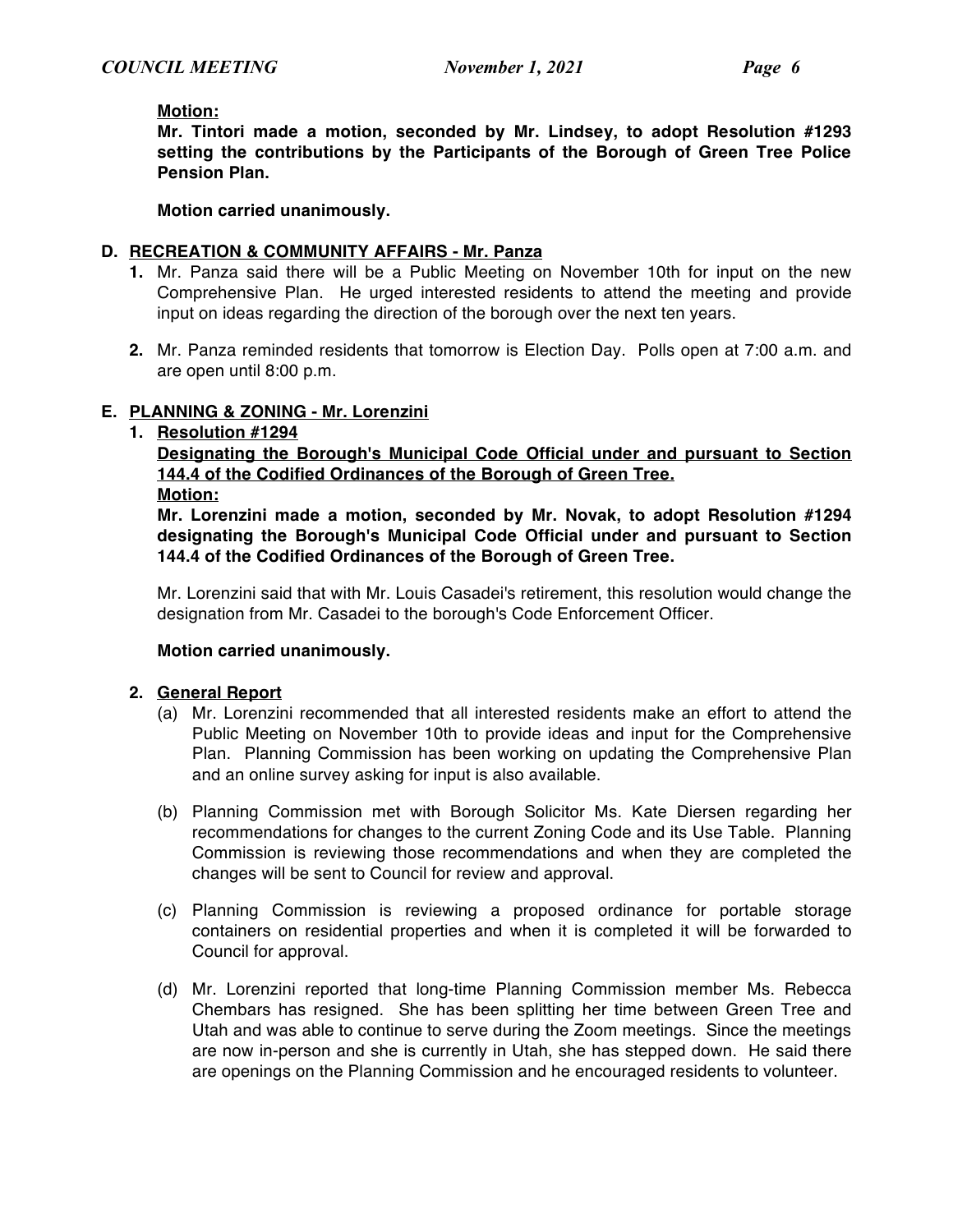- (e) Planning Commission recognized Mr. Lou Casadei at its October 27th meeting for all the work he has done for the borough and the Planning Commission.
- (f) Planning Commission only meets once a month in November and December because of the holidays, usually on the third Wednesday of these months.
- (g) Mr. Lorenzini said that the Zoning Hearing Board did not meet in October and currently has nothing scheduled for November.

### **F. PUBLIC SAFETY - Mr. Lindsey**

**1.** Mr. Lindsey stated that the Public Safety Committee of Council will be meeting immediately following tonight's Council meeting to continue the review and update of several policies and a review some changes to the Civil Service's rules and regulations. Discussion continued regarding the approval of Civil Service rules and regulations. Mr. Sampogna said that the Civil Service Board is an independent counsel that can control their own regulations and can adopt their changes.

### **LIAISON REPORTS**

### **A. Char-West COG - Mr. Novak**

Mr. Novak said a new administrative assistant was hired for the COG. The COG will be reviewing its 2022 budget. When asked, Mr. Novak said that the December COG meeting would be held on the third Thursday in December in Green Tree on December 16th. Officials are encouraged to attend this meeting. Mr. Novak stated that the new Council member who would be taking his place at the COG should try and attend as well.

Mr. Lorenzini asked about the COG providing a joint electronic recycling program. Mr. Novak replied that nothing has been decided about this program. Discussion continued regarding electronic recycling.

### **B. Library - Mr. Sampogna**

Mr. Sampogna said the Library Board reviewed a report on the results of the Used Book Sale, which generated income of \$8,214. He thanked 33 volunteers who devoted a total of 375 volunteer hours towards making the Used Book Sale a great success. He recognized two of the teenage volunteers, Ms. Fiona Curran and Ms. Caroline Burns, for their enthusiastic cooperation.

Mr. Sampogna said the library's Love Your Library event in September raised \$4,604, which is similar to 2020's results. The library is waiting to receive notice from the Buncher Foundation regarding Green Tree Library's matching fund amount.

The Library Board discussed the library's preliminary budget and the Allegheny County Library Associations's (ACLA) request to the Regional Asset District (RAD) to increase their proposed 5% boost in library funding.

#### **SOLICITOR'S REPORT - Ms. Diersen**

Ms. Diersen had nothing to report at this time.

#### **MANAGER'S REPORT - Ms. Miller**

**A.** Ms. Miller welcomed Ms. Kim Beck who will be taking over Ms. Deborah Gawryla's duties. Ms. Beck started with the borough in May as a part-time receptionist and she has accepted a full-time offer to continue in that role while assuming Ms. Gawryla's duties.